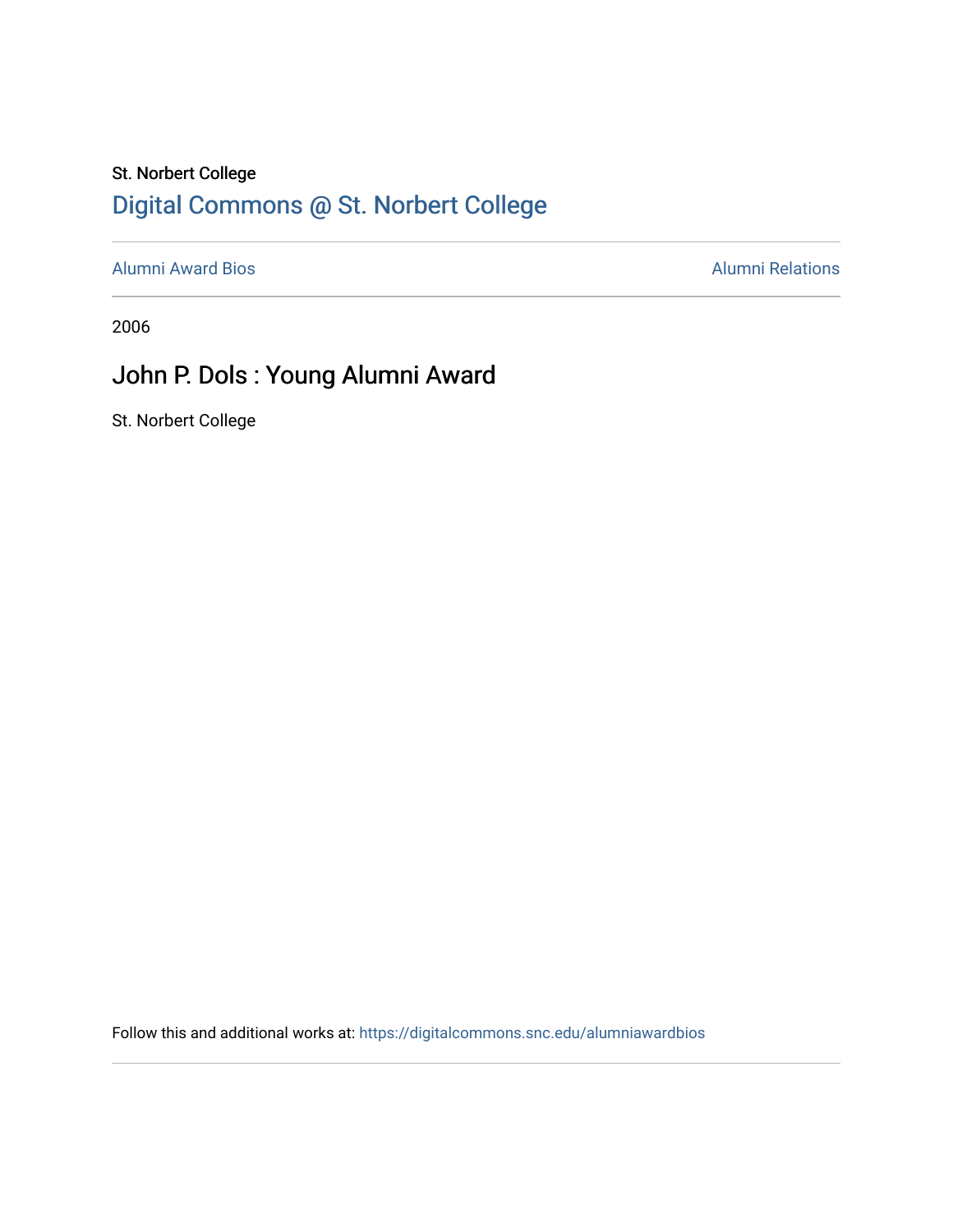

[Alumni](https://www.snc.edu/alumni/) [Alumni Awards](https://www.snc.edu/alumni/awards/) 2006 Young Alumni Award A

## [Alumni](https://www.snc.edu/alumni/index.html)

[Events & Reunions](https://www.snc.edu/alumni/event/index.html) [Behind the Arch](https://www.snc.edu/alumni/event/behindthearch/) [Benefits and Services](https://www.snc.edu/alumni/benefits.html) [Get Involved](https://www.snc.edu/alumni/getinvolved.html) [Give to SNC](http://giving.snc.edu/) [Alumni Awards](https://www.snc.edu/alumni/awards/index.html) [Past Recipients](https://www.snc.edu/alumni/awards/recipients.html) [Knight Lights](https://www.snc.edu/alumni/knightlights/index.html) [Alumni-Owned](https://www.snc.edu/alumni/directory/index.html) [Businesses Network](https://www.snc.edu/alumni/directory/index.html) [Alumni Board](https://www.snc.edu/alumni/alumniboard.html) [Student Alumni](https://www.snc.edu/alumni/saa.html) [Ambassadors](https://www.snc.edu/alumni/saa.html)

[Staff](https://www.snc.edu/alumni/contactus.html)

## 2006 Young Alumni Award John P. Dols '96

What John Dols did as a student at St. Norbert College has become a road map for his life since graduation. Described by a friend as "over-involved" at St. Norbert, John co-founded Make a Difference Day at the College; was a summer orientation leader for new students and their families; initiated a men's support group; and, as an intern in the leadership and service office, played a major role in developing a social change leadership guidebook and creating a high school leadership camp the summer before he graduated.

John's constant desire to improve St. Norbert College and the larger community was displayed in his active leadership of several student organizations, and in his involvement in community service projects, theater, campus ministry, student activities programming board and various campus-wide committees. Creating change appears to be a persistent motivation for all John does. As Tamie Klumpyan, former director of Leadership, Service and Involvement, described John, he "was an inspiration to many of his peers [as] he displayed optimism, leadership and enthusiasm throughout each activity and program he pursued."

A religious studies major at St. Norbert, John's service to his college and community was recognized by his receiving the Citizenship Service and Leadership Award, St. Norbert College's Dean's Award, Peer Leadership Award, and a commendation from the Mayor of De Pere for helping to plan the first Make a Difference Day – all in 1996, his senior year at St. Norbert!

Since January 1997, John has been a high school religion teacher, student organization advisor, coach of several sports, service trip coordinator for students, and student counselor on personal matters. In short, he uses a multitude of vehicles to reach students and influence their lives.

His first teaching assignment was at Appleton Xavier High School where he was co-founder and advisor of the Student Advisory Council, chaperone for a Dominican Republic service trip, Key Club advisor, and a speaker on topics that included teen morality. His work at Xavier was recognized as he was named Teacher of the Year and Advisor of the Year. At Menasha's St. Mary's Church, he was coordinator of youth ministry, and developed a youth ministry program.

For the past six years, John has taught at St. Thomas Academy in Minnesota. Once again, John has moved beyond the classroom to provide service and opportunities for service: as campus minister; as focus group member, working to improve communication and collegiality among employees and to improve the school climate; as KEE Club moderator, guiding students in